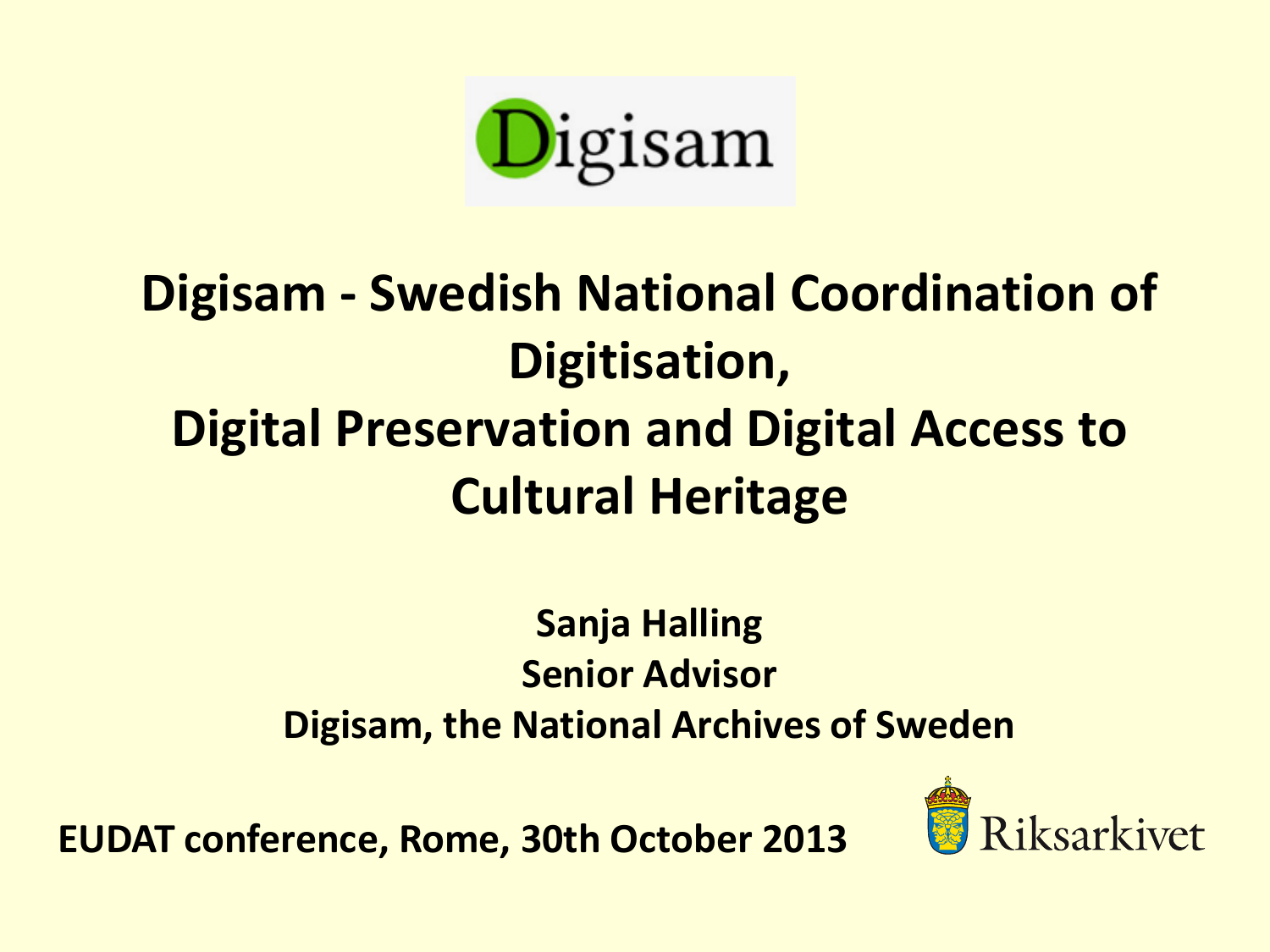# Digisam

**Digisam - Coordination Secretariat for digitisation, digital preservation and digital access will coordinate the work with national digital strategy and between 2012-2015:**

- Present **recommendations** for coordinated digital information management of collections and holdings.
- Develop **proposals** for cost-effective long-term digital preservation of collections and holdings.
- Define **roles and responsibilities** for the work on aggregation, access and preservation of digital cultural heritage information.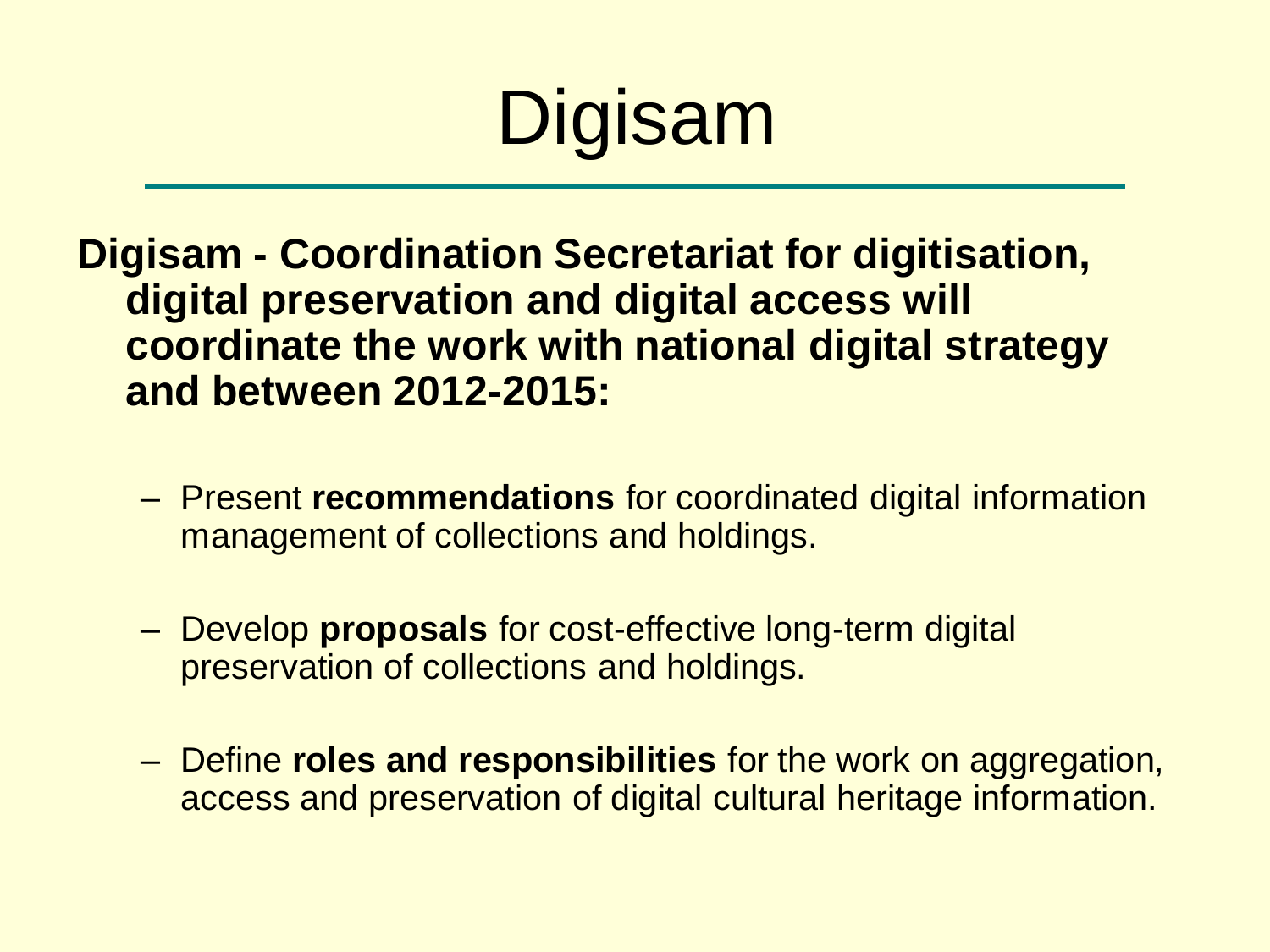## **Coordinated digital information management for cultural heritage sector**



- **Mass digitisation**
- Information should be:
	- standardised
	- searchable
	- of high quality
- Storage and/or preservation

Building labourer on a stone being hoisted up to building, Pitt St, Sydney, c. 1930s, by Sam Hood No known copyright restrictions.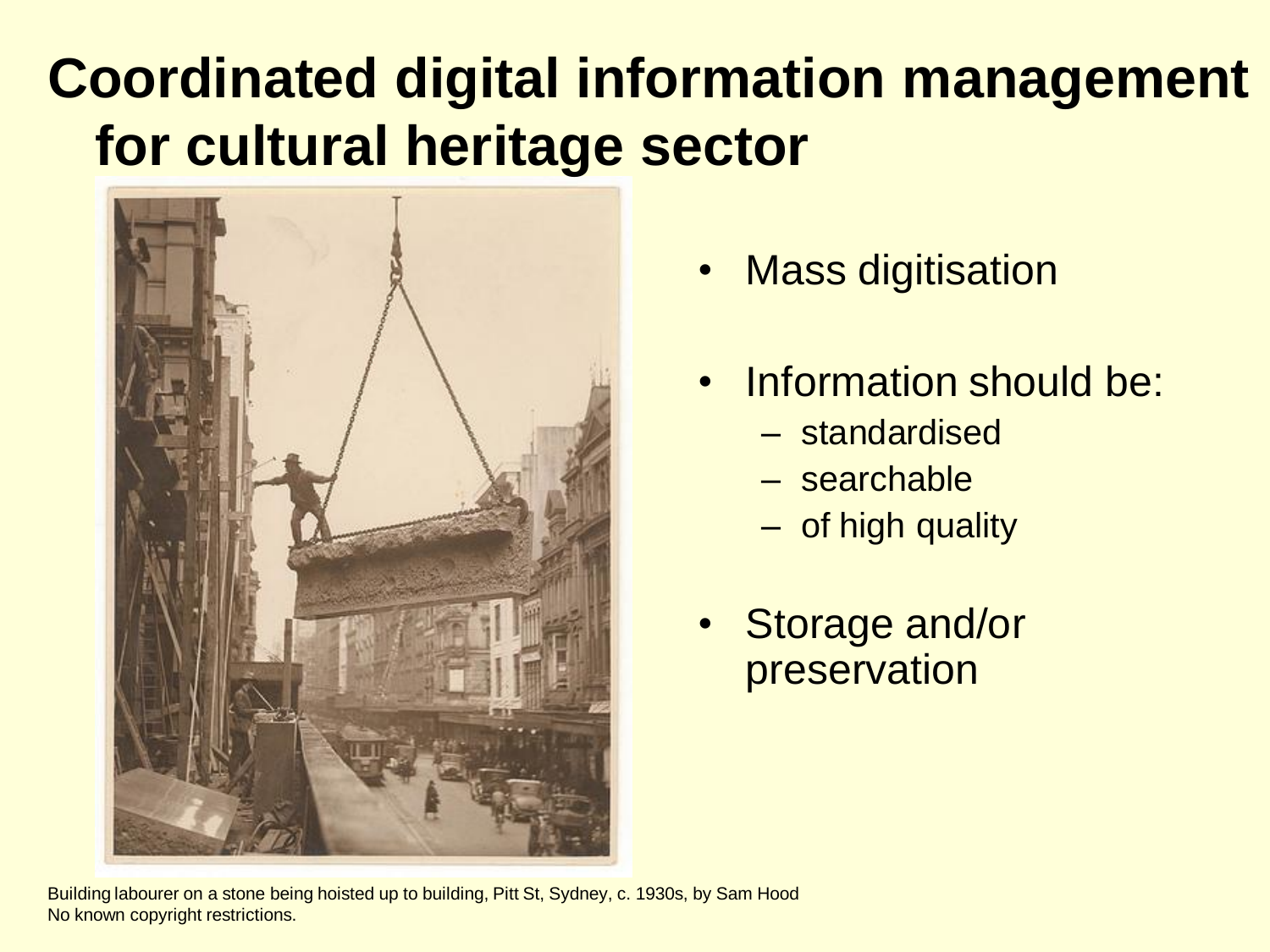# **Digital information management description of digital information**

**Information in content management systems:**

- **Richness of information**
- **Specific systems & standards on:**
	- Institutional level
	- Domain level
	- Country level
- **Metadata/data**
- **Preservation perspective**
- = need for common best practices in the management of collections for preserving them and making them accessible and usable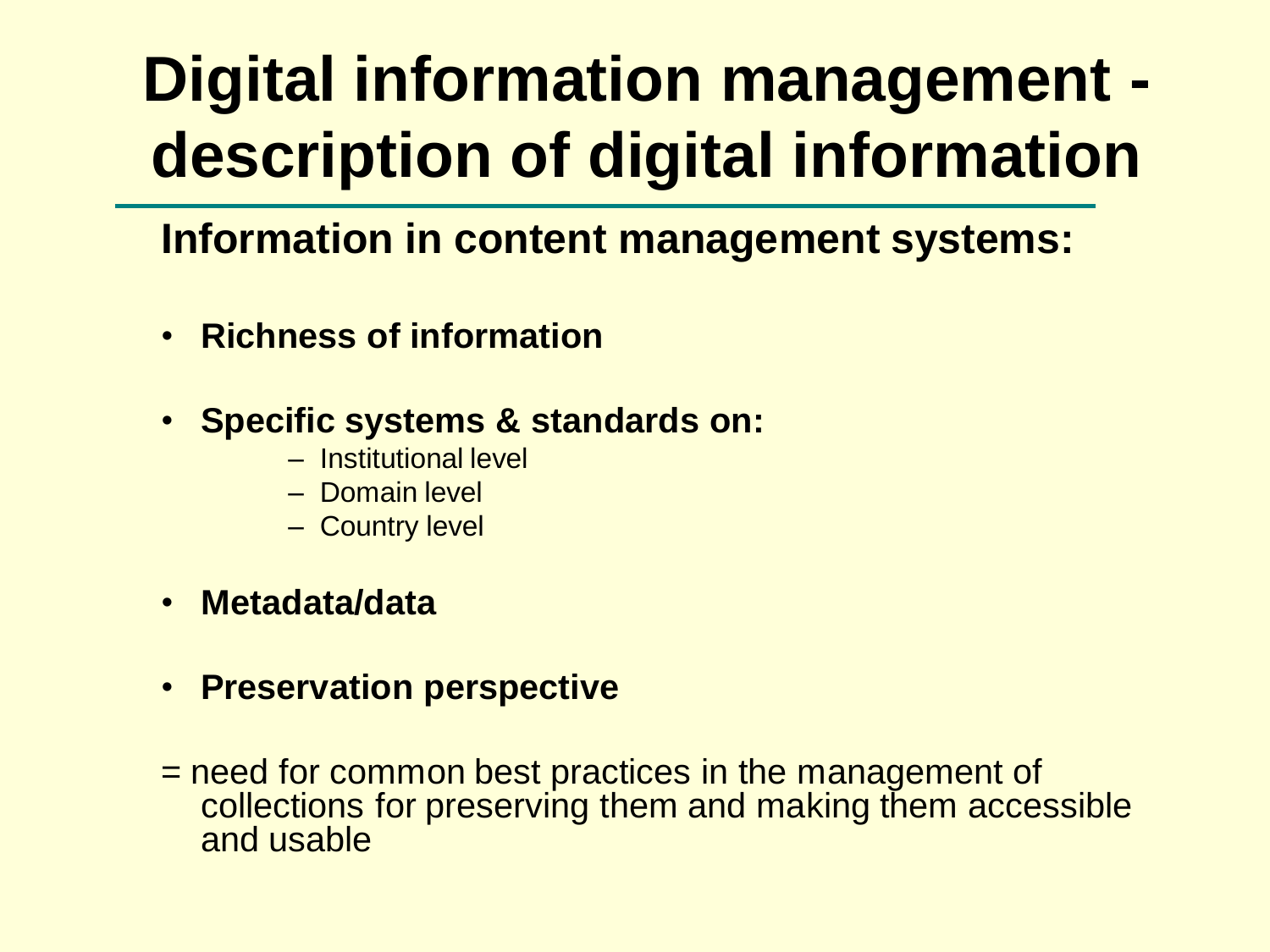# **Digital information management digital preservation**

#### **Issues:**

- coordination of digital preservation issues (standards, etc) for cultural heritage and increasing accesibility and value of the digital material.
- technical infrastructure and increased knowledge about digital preservation
- roadmap for digital preservation

### **Pilot study on digital preservation**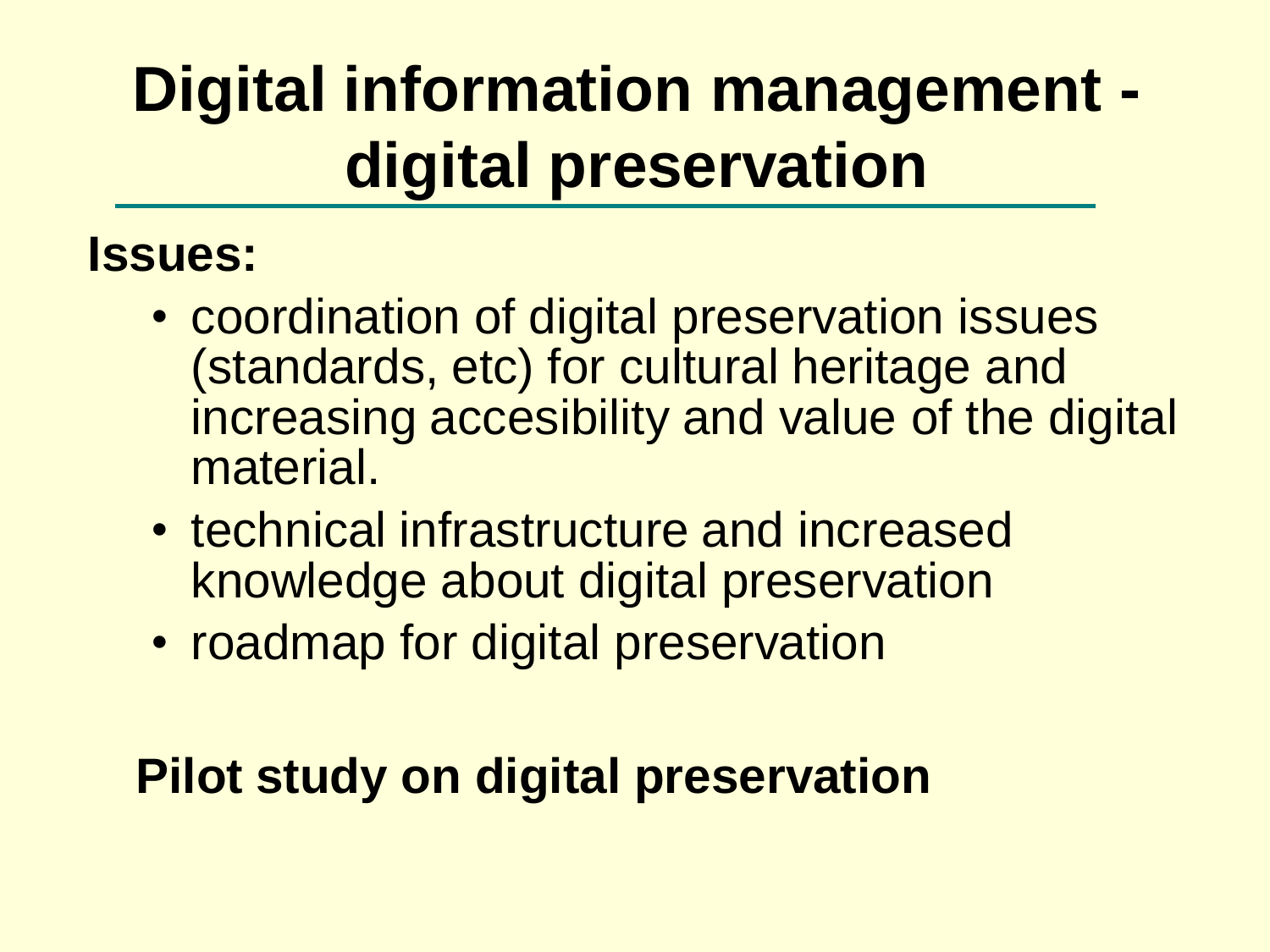Preservation - Accessibility - **Interoperability** 

- Preservation is a pre-condition for accessiblity and usability
- Interoperability is important, but technically challenging
	- searching and browsing metadata across domains
	- practical experiments with standards (as LIDO and CIDOC-CRM) and RDF format/linked data have made results but there is still a lot of work to be done
	- Metadata quality is one of the main issues
- Digital infrastructures provide services that can support some of those issues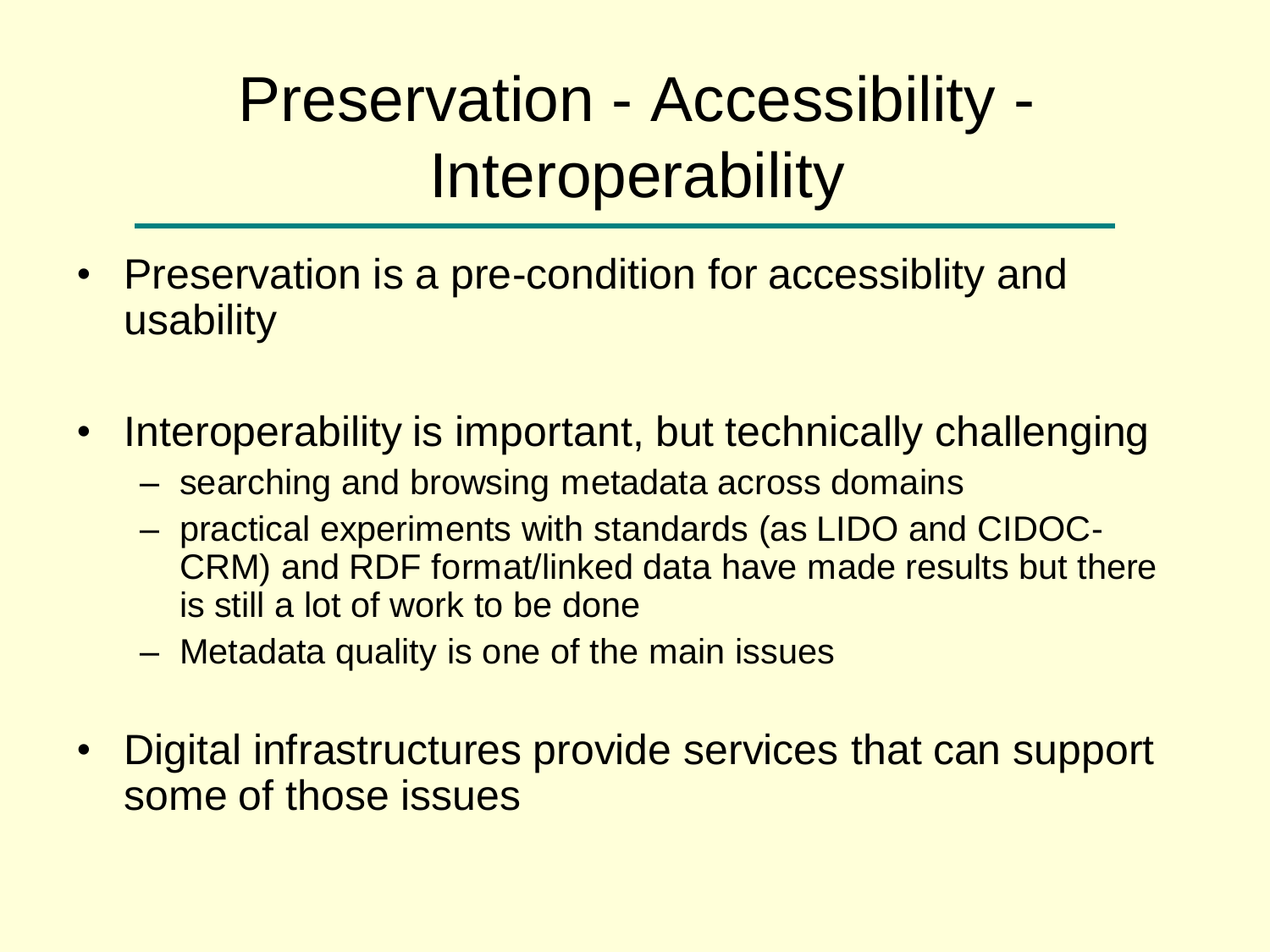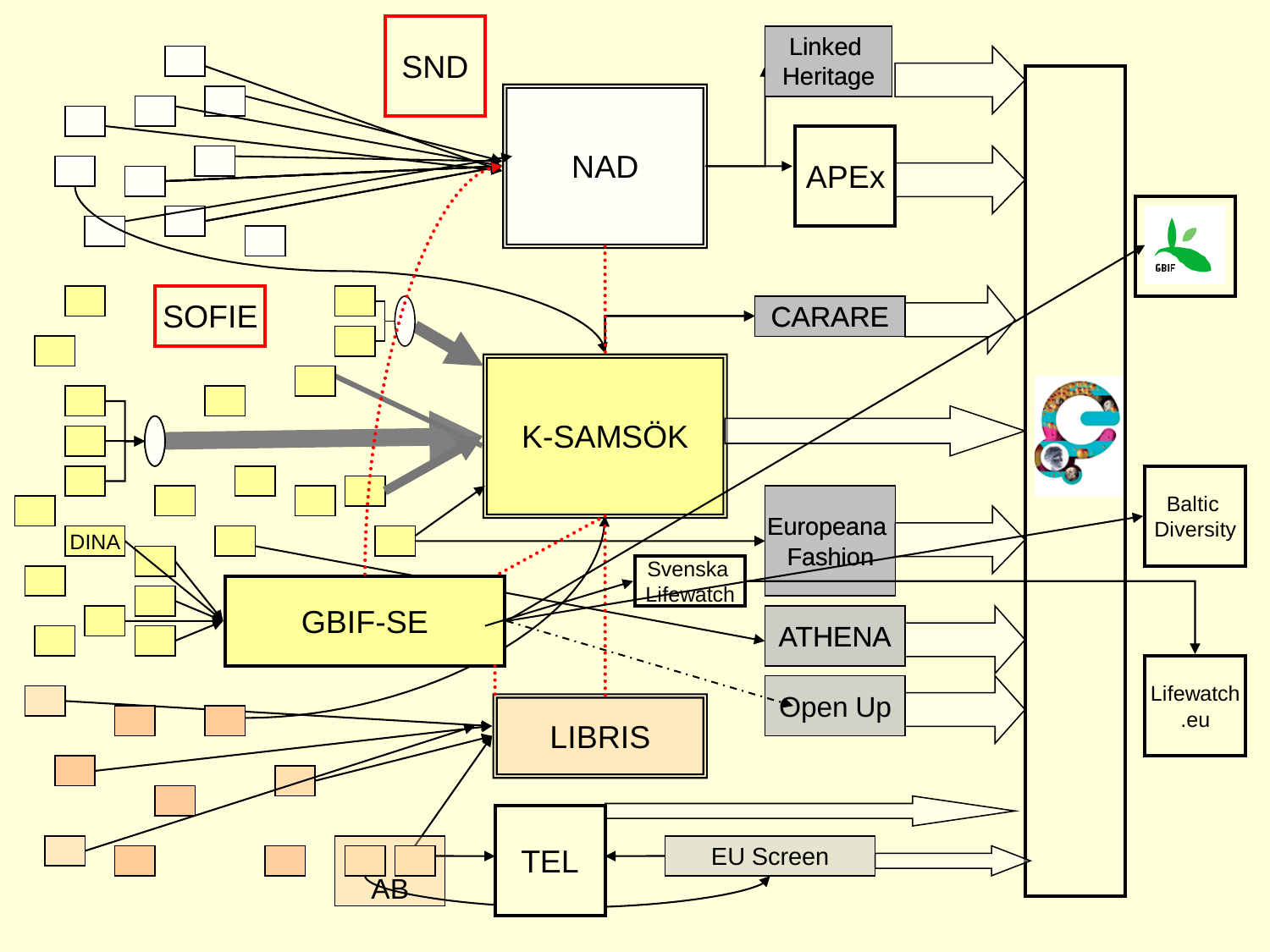#### **MUSEUMS**

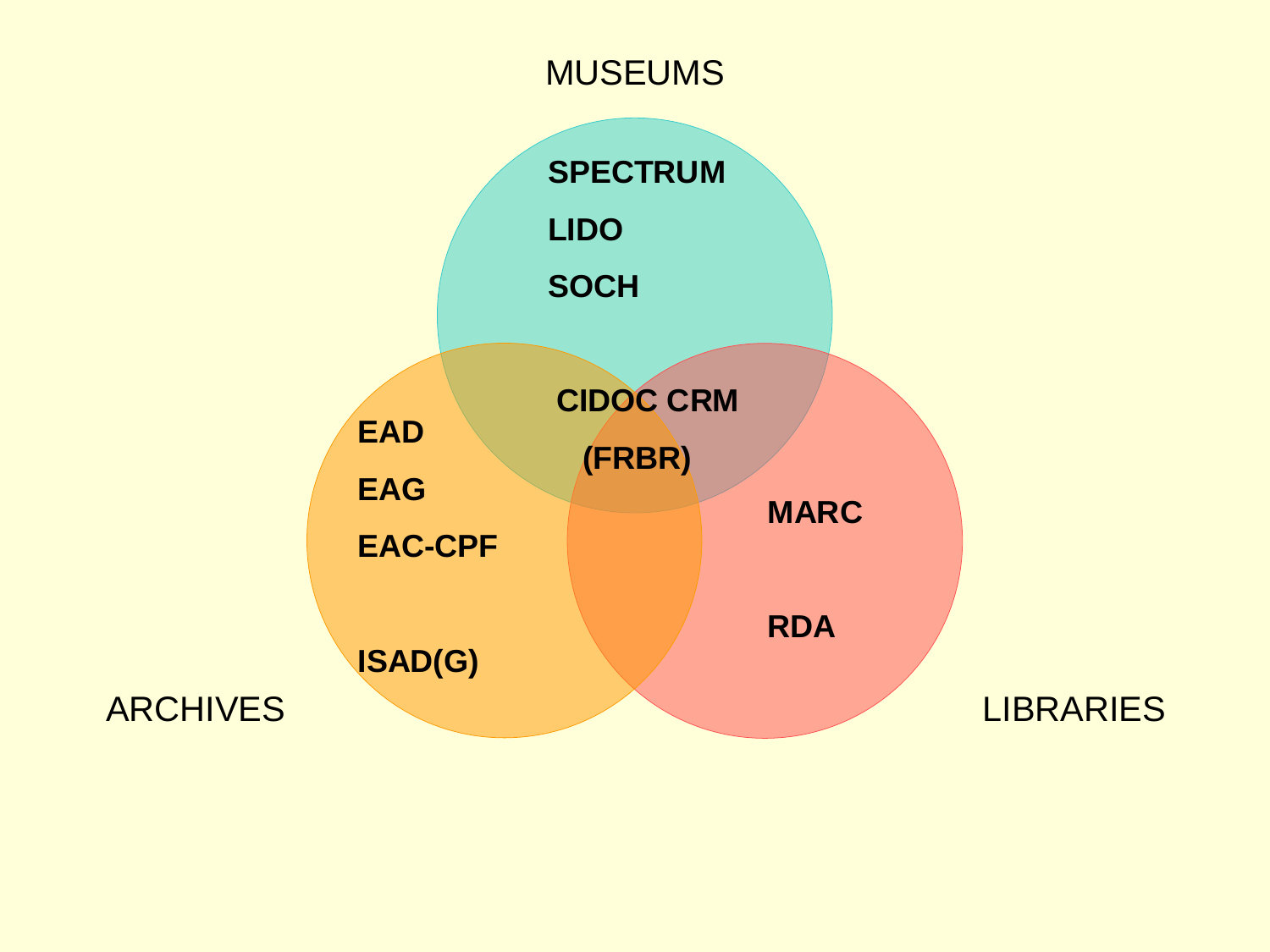# Metadata standards

- Descriptive metadata standards for example: Dublin Core, LIDO, MARC, EAD, etc.
- For digital preservation: PREMIS
- The underlying conceptual model supports contextual preservation processes = OAIS.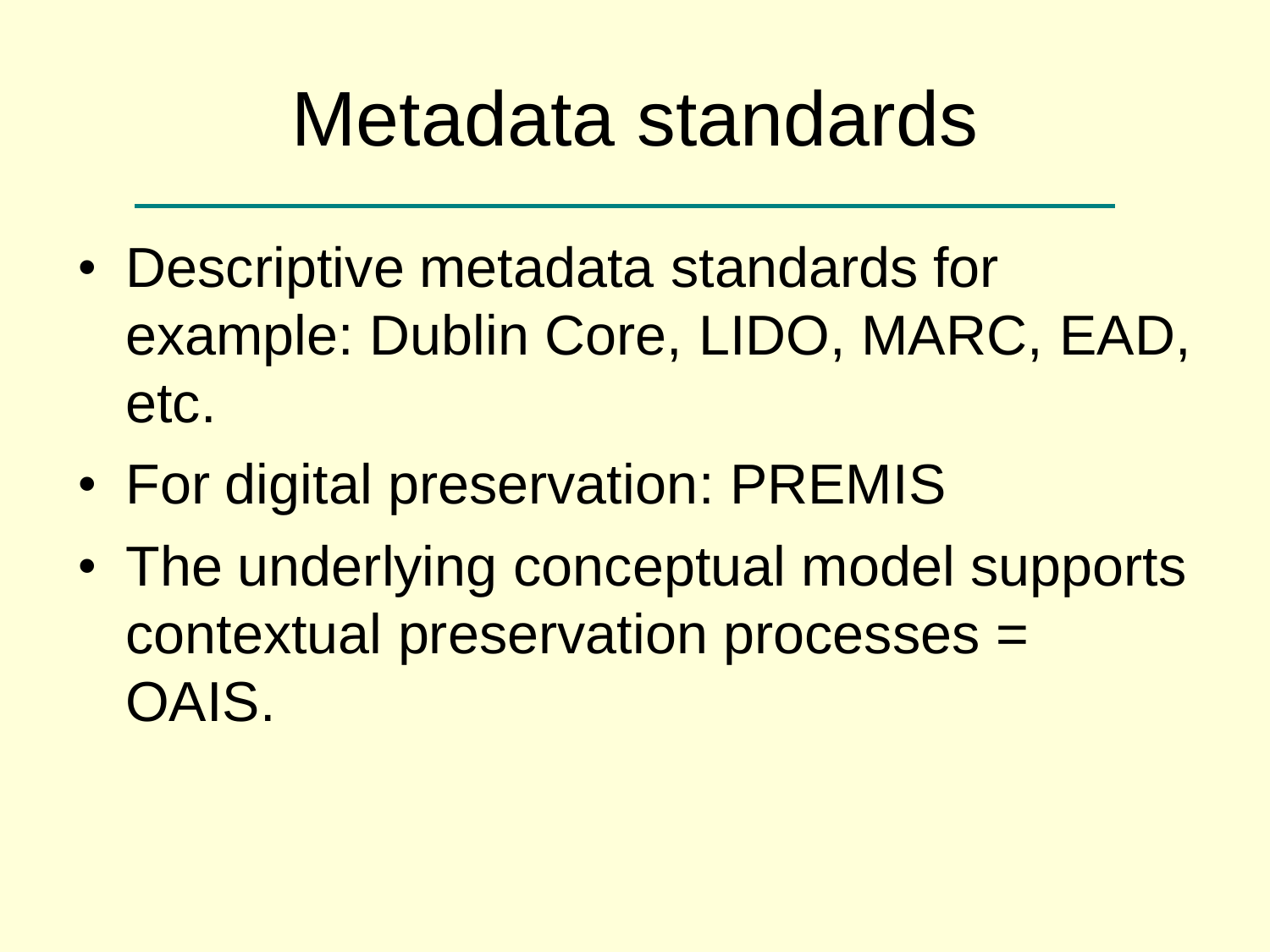# **Digital infrastructures**

¢

Spårvagnsmuseets samlingar, Fotograf: Ekelund, Gunnar, No known copyright restrictions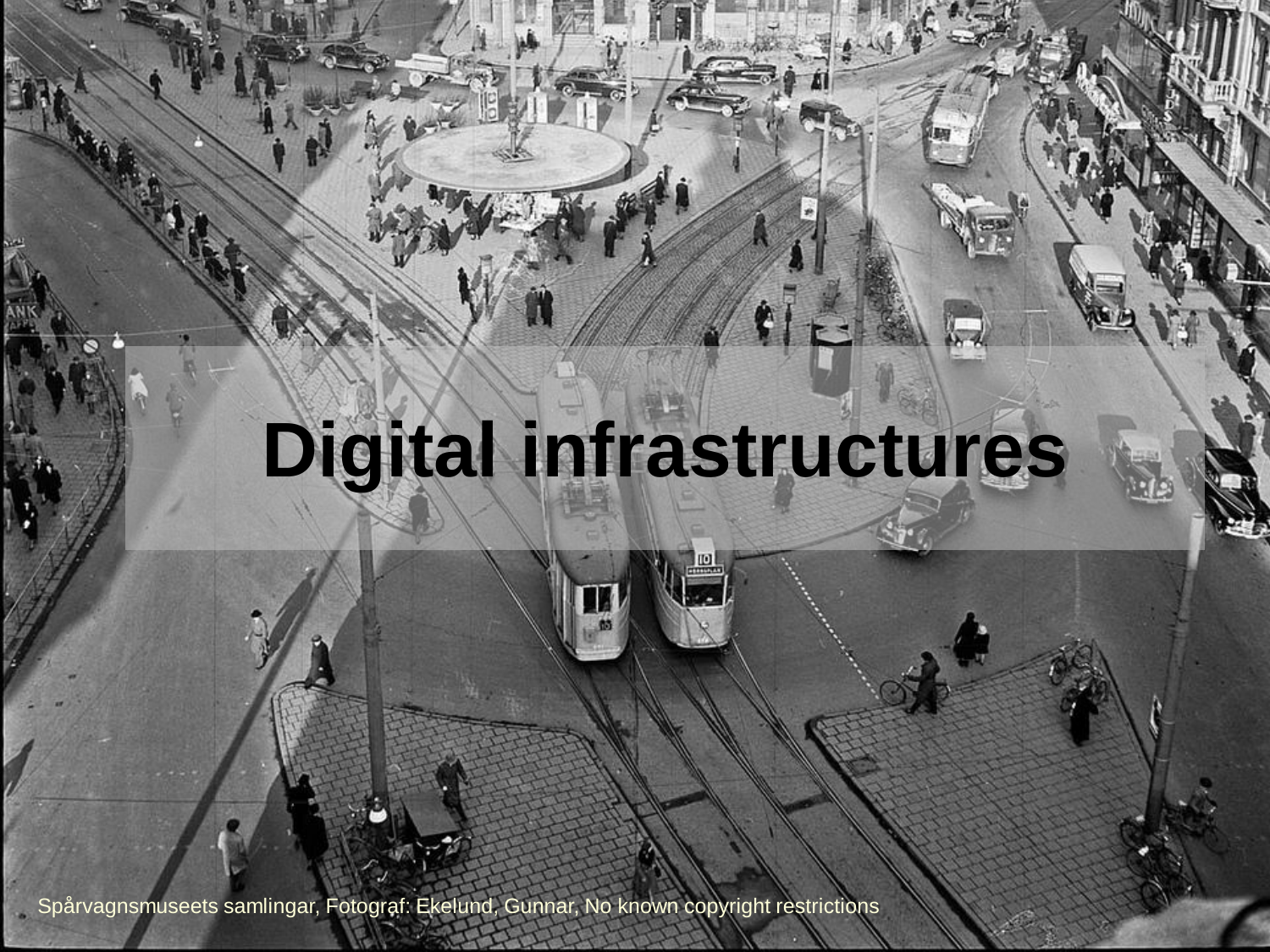# Digital infrastructure

- **Basic technical infrastructure**: Internet connection, capacity
- **Services connected to information management, for example:** storage, security, metadata crosswalk, etc. These services can be available online and support cultural heritage institutions in their work on different levels:
	- **Database/system** (services for authority files/terminologies, etc)
	- **Aggregation** (crosswalk services, SKOSifier, etc)
	- **Preservation** (preservation services, storage solutions, etc)
	- **Interfaces**: Creating stories/Access to contextualised information (tools for creation of the digital exhibitions, etc)